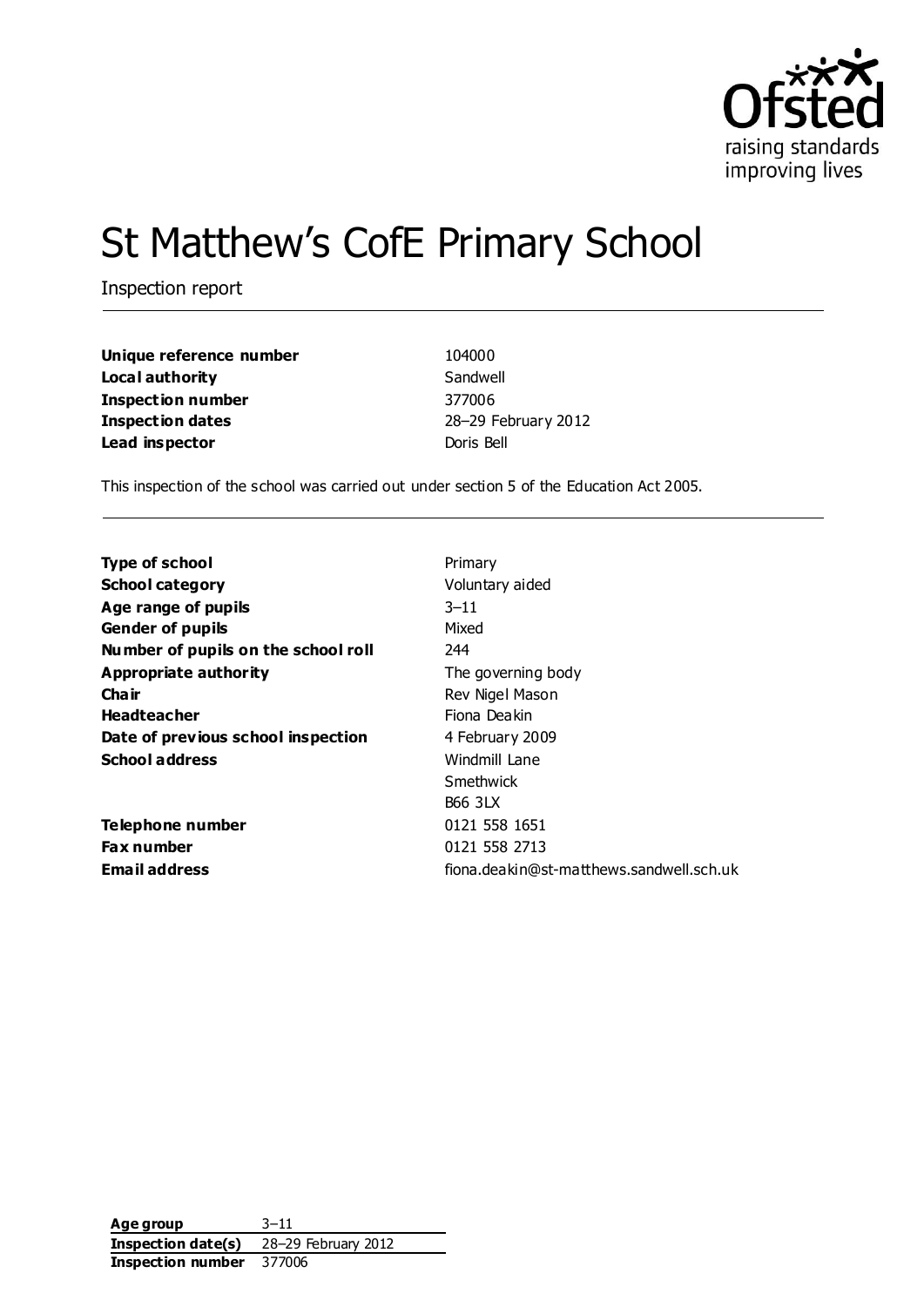

You can use Parent View to give Ofsted your opinion on your child's school. Ofsted will use the information parents and carers provide when deciding which schools to inspect and when.

You can also use Parent View to find out what other parents and carers think about schools in England. You can visit [www.parentview.ofsted.gov.uk,](http://www.parentview.ofsted.gov.uk/) or look for the link on the main Ofsted website: [www.ofsted.gov.uk](http://www.ofsted.gov.uk/)

The Office for Standards in Education, Children's Services and Skills (Ofsted) regulates and inspects to achieve excellence in the care of children and young people, and in education and skills for learners of all ages. It regulates and inspects childcare and children's social care, and inspects the Children and Family Court Advisory Support Service (Cafcass), schools, colleges, initial teacher training, work-based learning and skills training, adult and community learning, and education and training in prisons and other secure establishments. It assesses council children's services, and inspects ser vices for looked after children, safeguarding and child protection.

Further copies of this report are obtainable from the school. Under the Education Act 2005, the school must provide a copy of this report free of charge to certain categories of people. A charge not exceeding the full cost of reproduction may be made for any other copies supplied.

If you would like a copy of this document in a different format, such as large print or Braille, please telephone 0300 123 4234, or email enquiries@ofsted.gov.uk.

You may copy all or parts of this document for non-commercial educational purposes, as long as you give details of the source and date of publication and do not alter the information in any way.

To receive regular email alerts about new publications, incl uding survey reports and school inspection reports, please visit our website and go to 'Subscribe'.

Piccadilly Gate Store St **Manchester** M1 2WD

T: 0300 123 4234 Textphone: 0161 618 8524 E: enquiries@ofsted.gov.uk W: www.ofsted.gov.uk



© Crown copyright 2012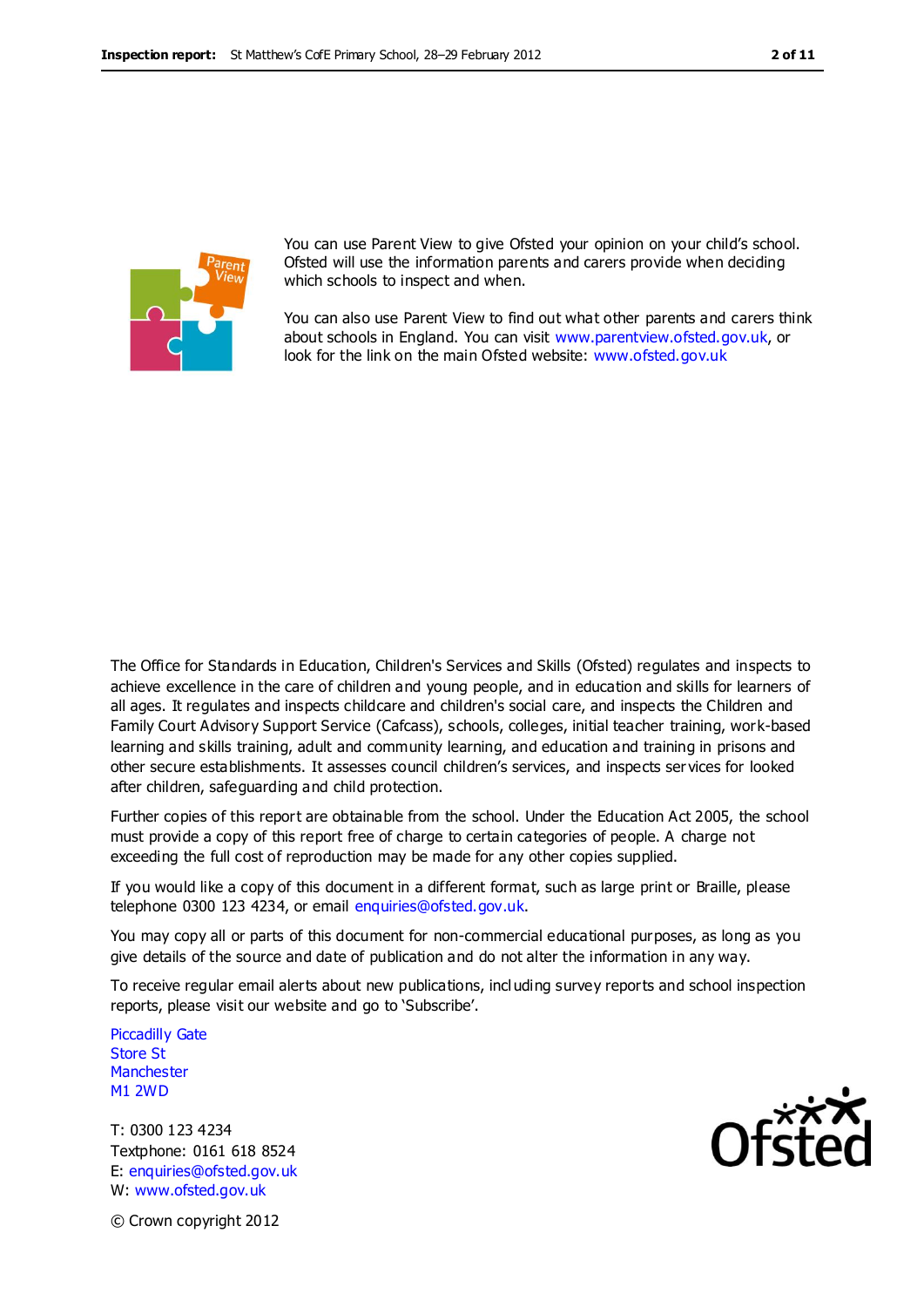# **Introduction**

Inspection team

Doris Bell **Doris Bell Additional inspector** Keith Shannon **Additional inspector** 

This inspection was carried out with two days' notice. The inspection team observed members of staff during 12 lessons, covering approximately nine hours of teaching. As well as observing full or part lessons, inspectors visited a further 15 sessions, where pupils were learning letters and sounds or being taught in small groups or individually. They also heard pupils read, analysed their work, and discussed their learning and school life with them. Meetings were held with senior and middle managers, and representatives of the governing body. Inspectors took account of the responses to the on-line questionnaires (Parent View) in planning the inspection, observed the school's work, and looked at a range of documentation, including information relating to the attainment and achievement of all groups of pupils, the school improvement plan, governing body minutes, and evidence of monitoring and evaluation. They also spoke to parents and carers, and analysed 116 parental questionnaire responses, together with the responses to the questionnaires returned by staff and pupils.

## **Information about the school**

This average-sized school has a high proportion of pupils known to be eligible for free school meals. The proportion of pupils from minority ethnic backgrounds is also high, as is the proportion at the early stages of learning to speak English. The school has an above average proportion of disabled pupils and those with special educational needs, mostly relating to speech, language and communication difficulties, or moderate learning difficulties. The school meets the government's current floor standard, which determines the minimum expectations for attainment and progress. It has achieved Healthy Schools status and runs a breakfast club for its pupils each school day. The senior management team has changed since the previous inspection. The headteacher took up her post in May 2011, the deputy headteacher in July 2011.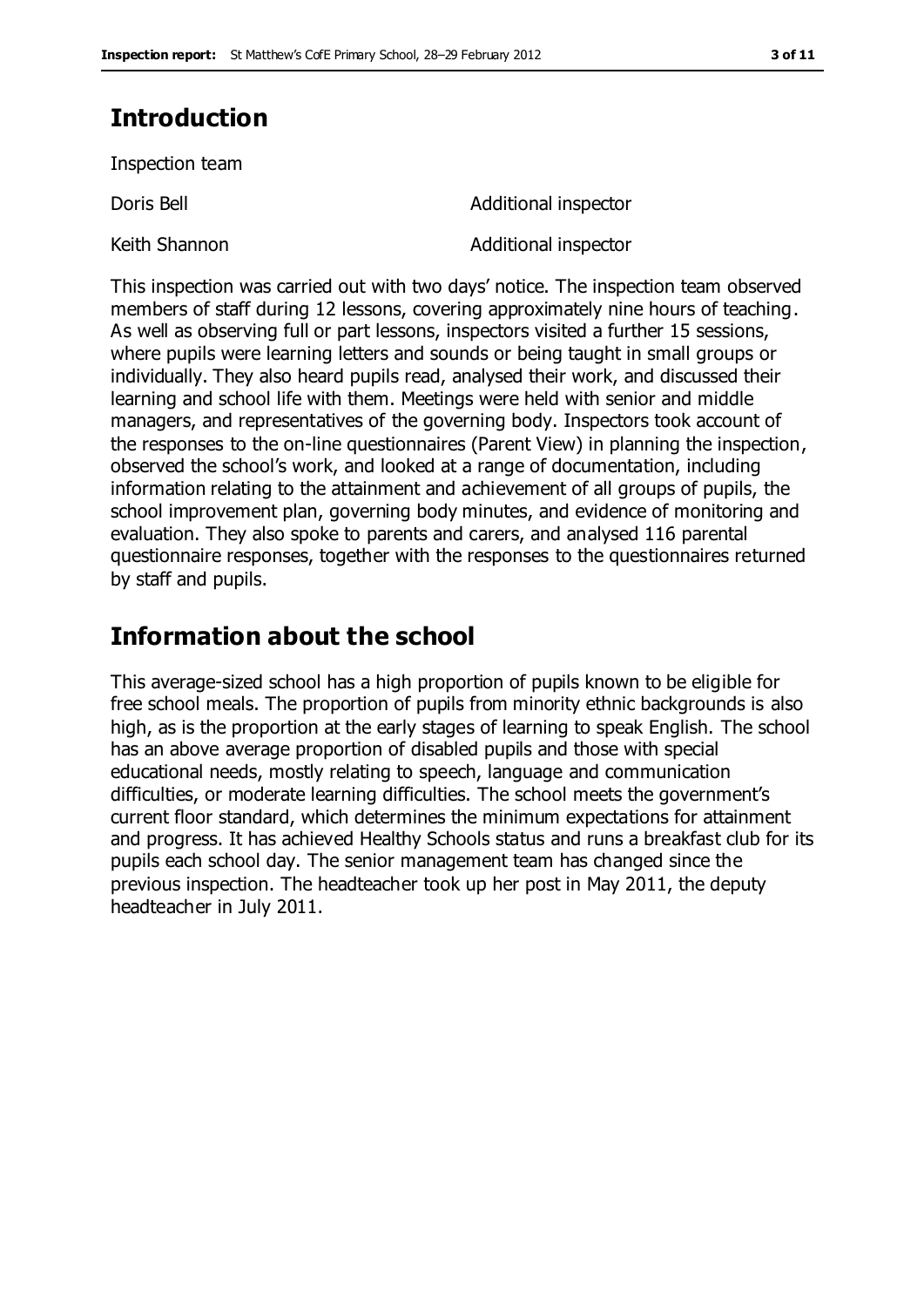# **Inspection judgements**

| <b>Overall effectiveness</b>     |  |
|----------------------------------|--|
|                                  |  |
| <b>Achievement of pupils</b>     |  |
| <b>Quality of teaching</b>       |  |
| Behaviour and safety of pupils   |  |
| <b>Leadership and management</b> |  |

### **Key findings**

- This is a good school. Good improvement since the previous inspection has led to a robust and ongoing upward trend in attainment. The school is not yet outstanding because teaching is not yet fully effective in ensuring that enough pupils reach the higher National Curriculum levels, or that writing is of a consistently high quality.
- **Pupils achieve well. They join the Early Years Foundation Stage with limited** skills and understanding, make good progress in all year groups, and leave school with average but rising standards in reading, writing and mathematics. All groups make good progress, although the more-able pupils do not always fulfil their potential.
- The quality of teaching is good. Teachers assess and track pupils' progress well and use the information in planning. The quality of marking in literacy books is excellent, but it does not always extend to writing in different subjects in order to keep pupils focused on improving their writing at all times. The more-able pupils are not always pushed hard enough in lessons, and pupils' ability to learn independently is not always sufficiently fostered.
- Pupils behave well and have a good understanding of how to keep themselves safe, fit and healthy. They and their parents and carers report that behaviour is almost always good. The school is a harmonious community where those from different faiths, cultures and backgrounds learn to care for and respect each other, and to mix together well.
- Staff say they are 'on a mission to provide our very best for the children'. Their work is facilitated by good leadership and management, excellent relationships and very strong teamwork. Teaching is led well and rigorously checked for its impact on learning, and performance managed well. Improvements are underpinned by the staff's willingness to learn from and help each other.

### **What does the school need to do to improve further?**

 $\blacksquare$  Extend the excellent marking seen in literacy to writing that occurs in other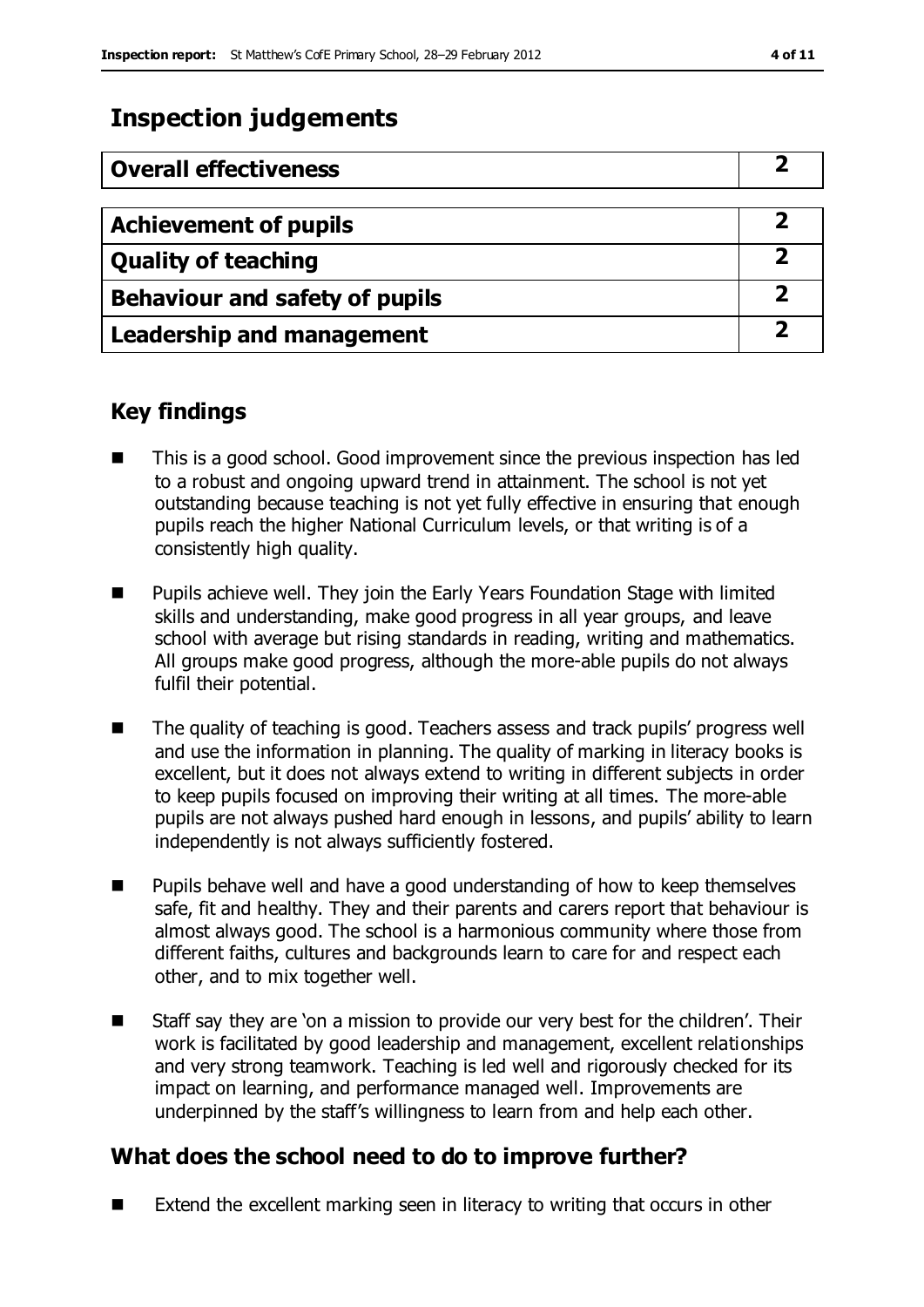subjects, so that pupils focus on their writing targets at all times.

 Ensure that lesson activities are consistently challenging, especially for the more-able pupils, and provide more opportunities for all pupils to learn to work independently by pursuing some learning themselves.

### **Main report**

#### **Achievement of pupils**

Most parents, carers and pupils say progress is good. Inspection findings match their views. Children start school with skills six to 12 months behind the levels expected for their age. They catch up well by the time they start Year 1. The successful teaching of how to link letters and sounds contributes to this, and to the rapidly improving standards in Year 2, which are now broadly average overall. Standards are average in Year 6 but they are higher than in previous years, and represent good progress from the pupils' starting points when they were in Year 2. Over time, they have improved strongly as pupils' progress has accelerated. A strong upward trend is also evident in Year 2, and it is being systematically built upon in Years 3, 4 and 5. This bodes well for the future.

Attainment in reading is average in Year 2 and above average in Year 6. Pupils talk enthusiastically about reading, and they become increasingly able to interpret the meaning behind the written word. Year 6 pupils were animated as they compiled questionnaires and conducted surveys of reading habits. Outstanding teaching helped them to see how using their data-handling skills effectively would help them to write more precise reports. Pupils often write at length in literacy, with an appropriate sense of purpose and audience. They use their writing skills in different subjects, but they do not always remember their targets when they do so. They respond well to the strong encouragement they get in marking to improve, for example, sentence construction, spelling or grammar, or to use a wider range of vocabulary.

Pupils have satisfactory mathematical and scientific skills, gained through a variety of practical, investigative work. They rise well to time-limited challenges that increase their ability to calculate mentally, and readily use their mathematical skills to solve problems. This was particularly evident in a Year 2 lesson, where they worked out that division was the same as equal subtraction.

Pupils who are disabled and those with special educational needs make good progress. Their learning is broken down into small steps and they receive good support from well-briefed staff. By Year 6, the gap between their attainment and that of other pupils is narrower than the national gap. Pupils who speak English as an additional language, including those at the early stages of learning to speak English, also make good progress, thanks to the staff's precise use of language in lessons, and the constant checks made on pupils' understanding.

#### **Quality of teaching**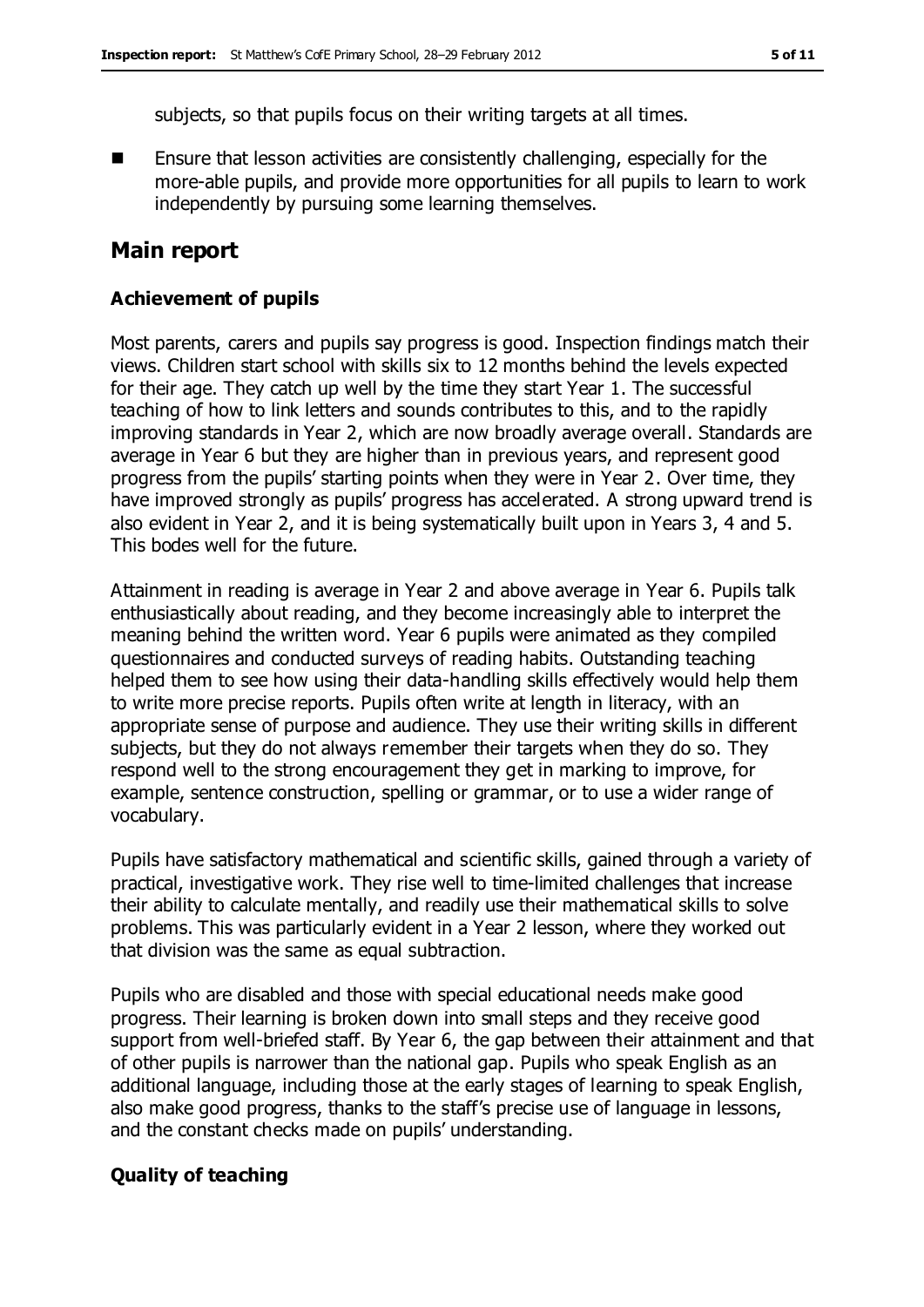Lessons most often foster enjoyment in learning because, as parents and carers commented, teachers 'really engage and motivate' the pupils, and have a 'direct impact on (their) progress'. Parents, carers and pupils are right in saying that teaching is good. Some outstanding teaching was observed during the inspection. The well-planned curriculum supports teaching effectively, providing good guidance on how to ensure pupils acquire the key skills associated with different subjects progressively. Teaching and the curriculum make a strong contribution to pupils' spiritual, moral, social and cultural development.

Learning is usually well matched to pupils' different levels of ability, although there are still times when more-able pupils are not challenged enough by their work. Typically, skilled questioning, based on good subject knowledge, extends pupils' language skills, including by asking them to talk with a partner before offering an answer. Different levels of questioning, directed at individual pupils, ensure all pupils are equally involved in the lesson. This good practice was particularly evident in an outstanding Year 3 lesson where pupils were also encouraged to 'throw' questions to one another as they explored the features of a play script. Steps to success are revisited regularly in lessons, keeping pupils on their toes and eager to succeed. Teachers are skilful at adapting lessons in response to the rate of pupils' learning, and they make good use of what they know about each pupil's progress to take their learning further.

As they mark literacy and numeracy work and work in, for example, science and history, teachers focus pupils well on what they need to do to improve. Pupils know their levels and can explain how their targets will take them to the next level. They appreciate what they know to be 'gap tasks' and willingly come to school early to make sure they complete them. They are also given time to respond to marking at the start of lessons, and marking often becomes a dialogue between pupil and teacher that results in misconceptions being addressed and progress accelerated.

#### **Behaviour and safety of pupils**

Almost all pupils say behaviour is typically good and the school keeps them safe. Their parents and carers agree, and inspection findings endorse these views. The pupils' good behaviour, enthusiasm for school and enjoyment of learning all have a positive impact on their progress, as do their good attendance and their eagerness to do well. Pupils have a good understanding of the importance of healthy living, and those who attend the breakfast club are well prepared for the school day. They also know how to keep themselves safe in and out of school, as well as when using the internet or a mobile phone.

Throughout the school, there is a feeling of belonging to a community where everyone is valued and respected, and where pupils learn to respect themselves and others. The school refers to these as the 'core values' to which the whole school community subscribes. These values are fostered well from the time children start school, and pupils in Year 6 who have been with the school since Nursery say that this is what makes the school a 'friendly, happy place to be'. Pupils report that harassment of any sort, including different forms of bullying, is not tolerated. This was found to be true when incident books were inspected and showed there had been a small amount of racist name-calling. The school recorded and reported this in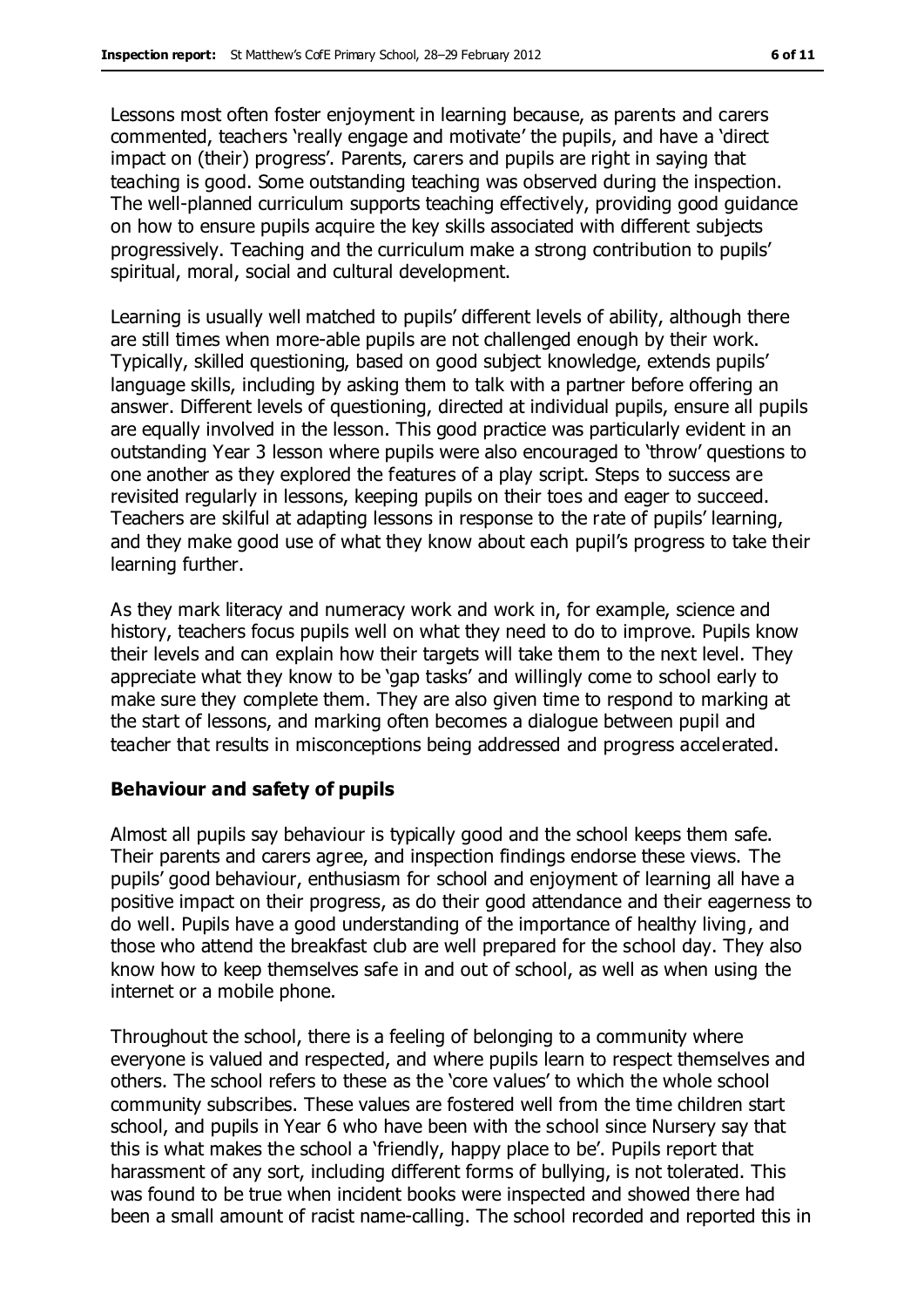line with local authority guidelines and dealt with it quickly.

Pupils willingly help out around the school, for example as play leaders. They are justifiably proud of their school and have a strong voice in it, for example through the school council and in their involvement in determining some of what they will learn. School councillors represent the school at the Smethwick Pupils' Council, gaining a deeper understanding of the workings of a democracy. Pupils readily reach out to others, for example by raising money for charities at home and abroad, and for those affected by international disasters. They have a well-developed understanding of their place in a global society, gained from projects such as 'Who am I', which involved them and their parents and carers in learning about different cultural backgrounds.

#### **Leadership and management**

Leaders and managers, including the governing body, communicate high expectations in all aspects of school life. The school's self-evaluation is accurate, well founded and well justified. The governing body knows the school well. It works closely with leaders at different levels, and uses its expertise effectively to hold the school to account. There is a high level of commitment to securing the best possible outcomes for pupils and their families. Professional development is used well to improve teaching and learning, and school leaders are meticulous in following up the impact it has on pupils' progress. The various programmes set up to help pupils who are disabled and those with special educational needs are carefully monitored to ensure they are assisting pupils' progress. All of this has contributed to the good improvement since the previous inspection, and shows the school has good capacity for further sustained improvement.

All safeguarding requirements are met, and all training, including for child protection, is up to date. The school works effectively with pupils, the community, other schools and a wide range of external agencies to remove any barriers to learning. It promotes equality of opportunity well, and has rightly turned its attention to helping more of the more-able pupils to reach higher levels. It breaks down stereotypes, ensures that no-one is discriminated against, and successfully involves parents and carers in all that it does. This includes, for example, encouraging parents and carers to contribute to topic work, and involving them in the 'Inspire' workshops where they work alongside their children and learn how to help with their progress.

The restructured curriculum has made teaching and learning more exciting for staff and pupils. It gives them a say in topic work and ensures that key skills in different subjects are taught progressively. Subject leaders check that this happens, and that basic skills are promoted as much as possible. A good range of visits, visitors and extra-curricular activities enrich the curriculum and give pupils memorable experiences that they will carry into adult life. The curriculum promotes pupils' learning and personal development, including their spiritual, moral social and cultural development, well.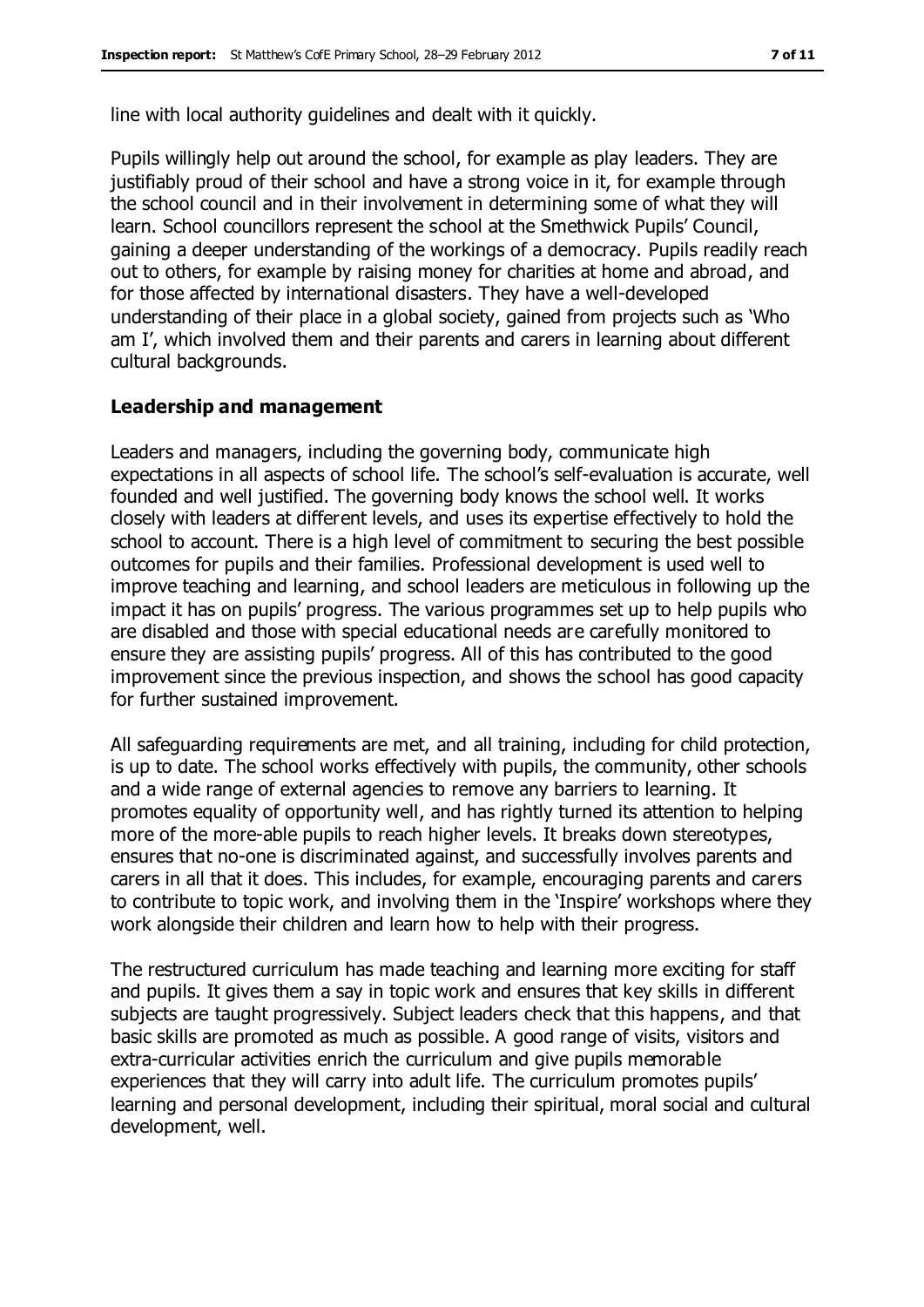# **Glossary**

### **What inspection judgements mean**

| Grade   | <b>Judgement</b> | <b>Description</b>                                                                                                                                                                                                               |
|---------|------------------|----------------------------------------------------------------------------------------------------------------------------------------------------------------------------------------------------------------------------------|
| Grade 1 | Outstanding      | These features are highly effective. An outstanding<br>school provides exceptionally well for all its pupils' needs.                                                                                                             |
| Grade 2 | Good             | These are very positive features of a school. A school<br>that is good is serving its pupils well.                                                                                                                               |
| Grade 3 | Satisfactory     | These features are of reasonable quality. A satisfactory<br>school is providing adequately for its pupils.                                                                                                                       |
| Grade 4 | Inadequate       | These features are not of an acceptable standard. An<br>inadequate school needs to make significant<br>improvement in order to meet the needs of its pupils.<br>Ofsted inspectors will make further visits until it<br>improves. |

### **Overall effectiveness of schools**

|                         | Overall effectiveness judgement (percentage of schools) |      |                     |                   |
|-------------------------|---------------------------------------------------------|------|---------------------|-------------------|
| <b>Type of school</b>   | <b>Outstanding</b>                                      | Good | <b>Satisfactory</b> | <b>Inadequate</b> |
| Nursery schools         | 46                                                      | 46   |                     |                   |
| Primary schools         |                                                         | 47   | 40                  |                   |
| Secondary<br>schools    | 14                                                      | 38   | 40                  |                   |
| Special schools         | 28                                                      | 48   | 20                  |                   |
| Pupil referral<br>units | 15                                                      | 50   | 29                  |                   |
| All schools             |                                                         | 46   | 38                  |                   |

New school inspection arrangements have been introduced from 1 January 2012. This means that inspectors make judgements that were not made previously.

The data in the table above are for the period 1 September 2010 to 31 August 2011 and represent judgements that were made under the school inspection arrangements that were introduced on 1 September 2009. These data are consistent with the latest published official statistics about maintained school inspection outcomes (see [www.ofsted.gov.uk\)](http://www.ofsted.gov.uk/).

The sample of schools inspected during 2010/11 was not representative of all schools nationally, as weaker schools are inspected more frequently than good or outstanding schools.

Primary schools include primary academy converters. Secondary schools include secondary academy converters, sponsor-led academies and city technology colleges. Special schools include special academy converters and non-maintained special schools.

Percentages are rounded and do not always add exactly to 100.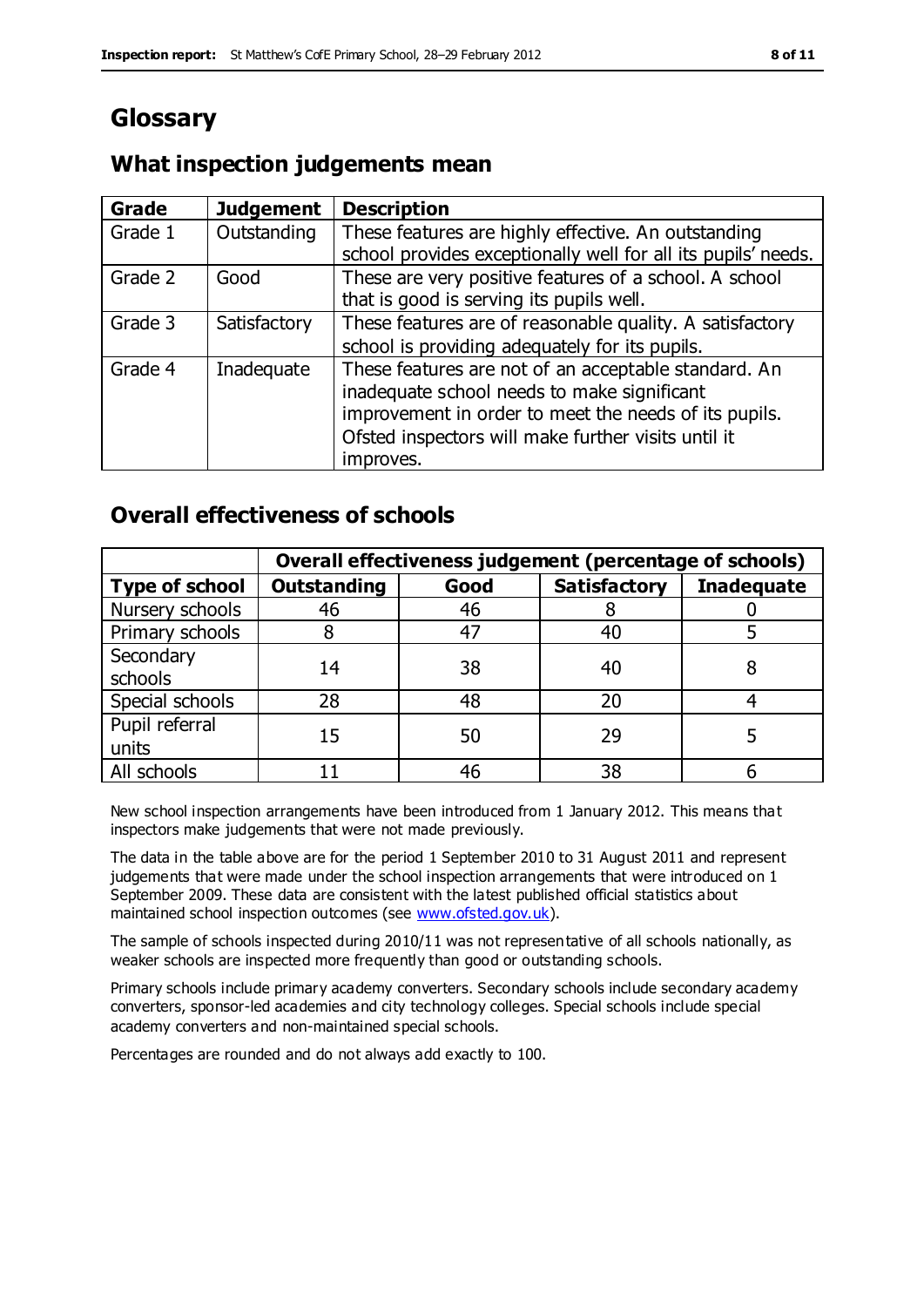# **Common terminology used by inspectors**

| Achievement:                  | the progress and success of a pupil in their<br>learning and development taking account of their<br>attainment.                                                                                                        |
|-------------------------------|------------------------------------------------------------------------------------------------------------------------------------------------------------------------------------------------------------------------|
| Attainment:                   | the standard of the pupils' work shown by test and<br>examination results and in lessons.                                                                                                                              |
| Attendance                    | the regular attendance of pupils at school and in<br>lessons, taking into account the school's efforts to<br>encourage good attendance.                                                                                |
| Behaviour                     | how well pupils behave in lessons, with emphasis<br>on their attitude to learning. Pupils' punctuality to<br>lessons and their conduct around the school.                                                              |
| Capacity to improve:          | the proven ability of the school to continue<br>improving based on its self-evaluation and what<br>the school has accomplished so far and on the<br>quality of its systems to maintain improvement.                    |
| Leadership and management:    | the contribution of all the staff with responsibilities,<br>not just the governors and headteacher, to<br>identifying priorities, directing and motivating staff<br>and running the school.                            |
| Learning:                     | how well pupils acquire knowledge, develop their<br>understanding, learn and practise skills and are<br>developing their competence as learners.                                                                       |
| <b>Overall effectiveness:</b> | inspectors form a judgement on a school's overall<br>effectiveness based on the findings from their<br>inspection of the school.                                                                                       |
| Progress:                     | the rate at which pupils are learning in lessons and<br>over longer periods of time. It is often measured<br>by comparing the pupils' attainment at the end of a<br>key stage with their attainment when they started. |
| Safety                        | how safe pupils are in school, including in lessons;<br>and their understanding of risks. Pupils' freedom<br>from bullying and harassment. How well the school<br>promotes safety, for example e-learning.             |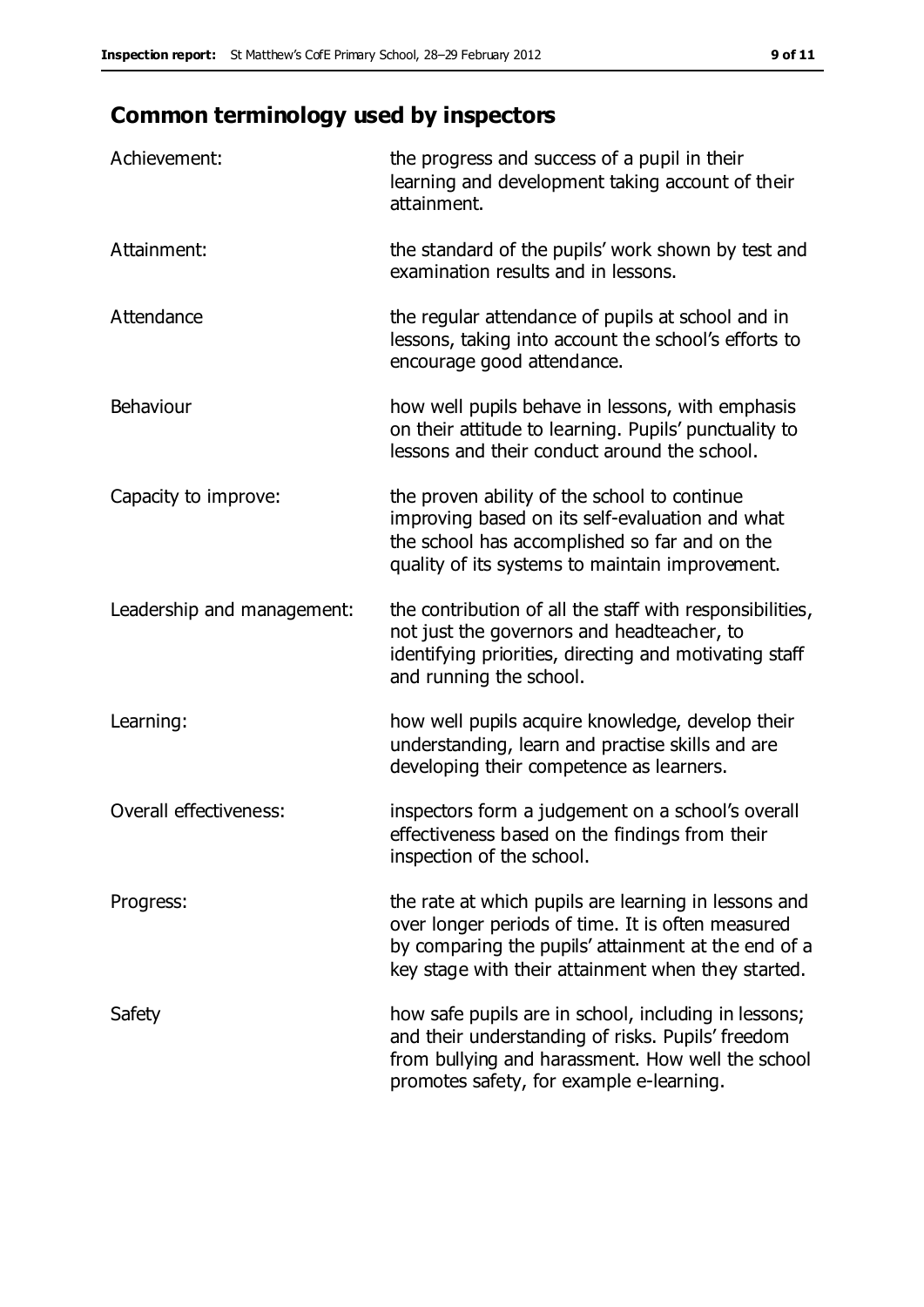#### **This letter is provided for the school, parents and carers to share with their children. It describes Ofsted's main findings from the inspection of their school.**



1 March 2012

Dear Pupils

#### **Inspection of St Matthew's CofE Primary School, Smethwick B66 3LX**

Thank you very much for the very warm welcome you gave use when we visited your school. It was such a delight to talk to you about what you do there, and to see how much you enjoy learning. The questionnaires some of you completed also helped us in making our judgements.

You go to a good school, where staff really care for you and work very hard to help you achieve well. You help in this with your good behaviour, the way you get on so well with each other and your hard work in lessons. You told us you feel very safe in school and know that any member of staff will help you if you have any concerns, in or out of school. Those responsible for leading and managing different aspects of your school's work do a good job. They are determined to help you all make the best possible progress. We noted that your parents and carers acknowledge all of this too, and are very pleased with the school.

The way your teachers mark most of your work really helps you see how to improve it. You certainly seem to enjoy those 'gap tasks' you told us about, and which we saw in your books, that require you to correct mistakes or challenge you to do even better. Within this positive picture, we noted a couple of things that the school could do even better to help you make faster progress.

- Ensure your teachers mark the writing you do in different subjects as well as they do for literacy, to help you reach your writing targets faster.
- Give all of you, and especially the more-able among you, more opportunities to work independently and pursue learning by yourselves.

You can all help by heeding your writing targets at all times, and by taking more responsibility for finding things out for yourselves. This will stand you in good stead for the rest of your lives, and we hope you will continue to enjoy learning as much as you do now for a long time to come.

Yours sincerely

Doris Bell Lead inspector